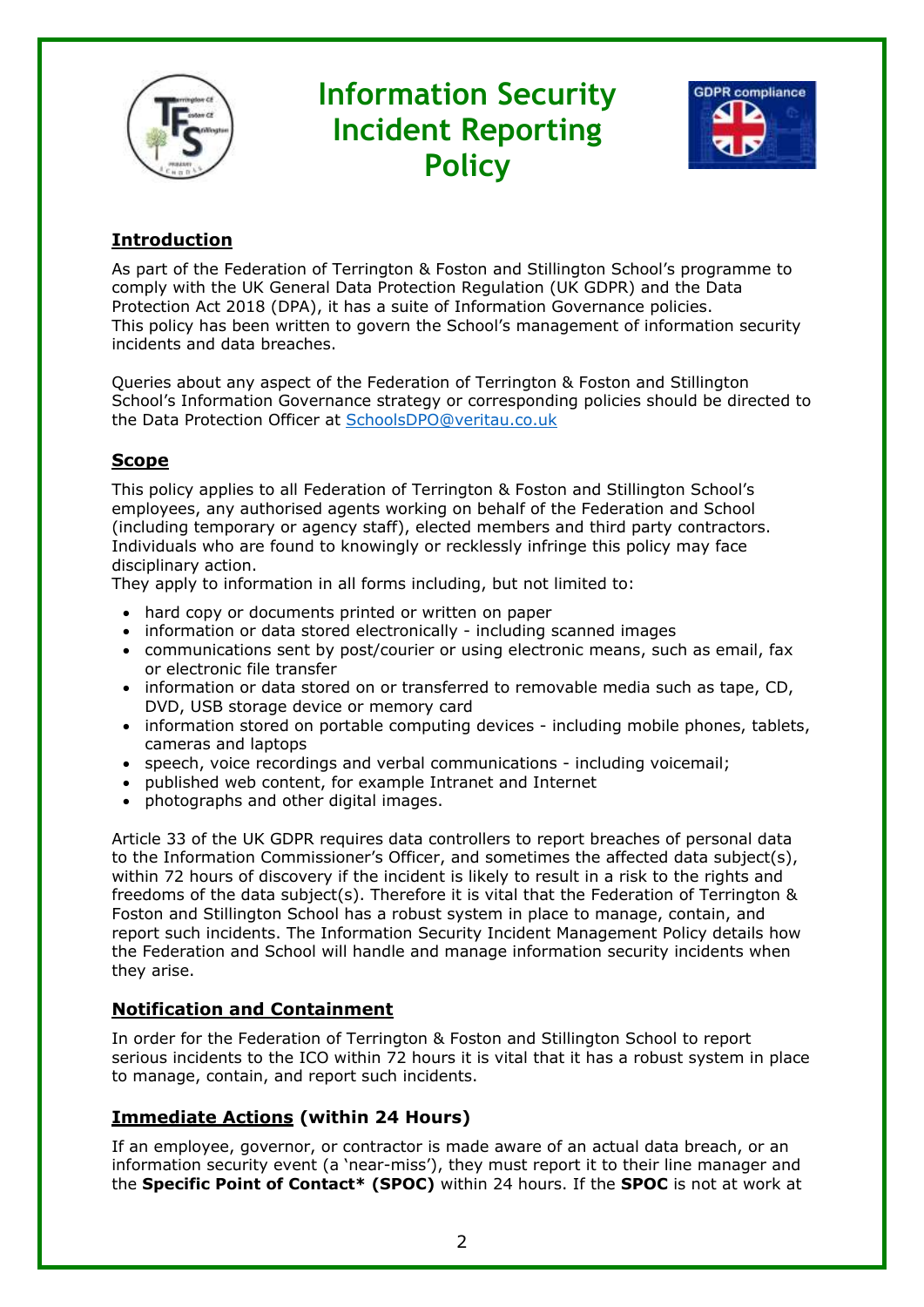the time of the notification then their Out of Office email response will direct the person to contact the SIRO directly.

If the breach has the potential to have serious or wide-reaching detriment to data subjects, then the Data Protection Officer **must** be contacted within this 24 hour period.

If appropriate, the individual who discovered the breach, or their line manager, will make every effort to retrieve the information and/or ensure recipient parties do not possess a copy of the information.

*\* this is the Stillington School Administrator*

#### **Assigning Investigation (within 48 Hours)**

Once received, the **SPOC** will assess the data protection risks and assign a severity rating according to the identified risks and mitigations. The severity ratings can be found in Appendix One of this document.

The **SPOC** will notify the **Senior Information Risk Owner (SIRO),** who is also the **Information Asset Owner (IAO),** that the breach has taken place. The **SPOC** will recommend immediate actions that need to take place to contain the incident.

The **IAO** will assign an officer to investigate white, green and amber incidents. Red incidents will be investigated by the **Data Protection Officer (DPO)** with the assistance of Internal Audit and Counter Fraud Teams.

#### **Reporting to the ICO/Data Subjects (within 72 Hours)**

The **SIRO**, in conjunction with the relevant manager, **SPOC**, **IAO** and **DPO** will make a decision as to whether the incident needs to be reported to the ICO, and also whether any data subjects need to be informed. The **relevant manager/IAO** will be responsible for liaising with data subjects and the **DPO** for liaising with the ICO.

#### **Investigating and Concluding Incidents**

The **SPOC** will ensure that all investigations have identified all potential information risks and that remedial actions have been implemented.

When the **DPO** has investigated a data breach then the **SIRO** must sign off the investigation report and ensure recommendations are implemented across the Federation of Terrington & Foston and Stillington School.

The **SIRO** will ensure all investigations have been carried out thoroughly and all highlighted information security risks addressed.

All incidences should be recorded on the Federation and School's breach log, along with the outcome of the investigation.

Reviewed by**: Sarah Moore (SIRO)** on **07/02/2022**

For further review: February 2023